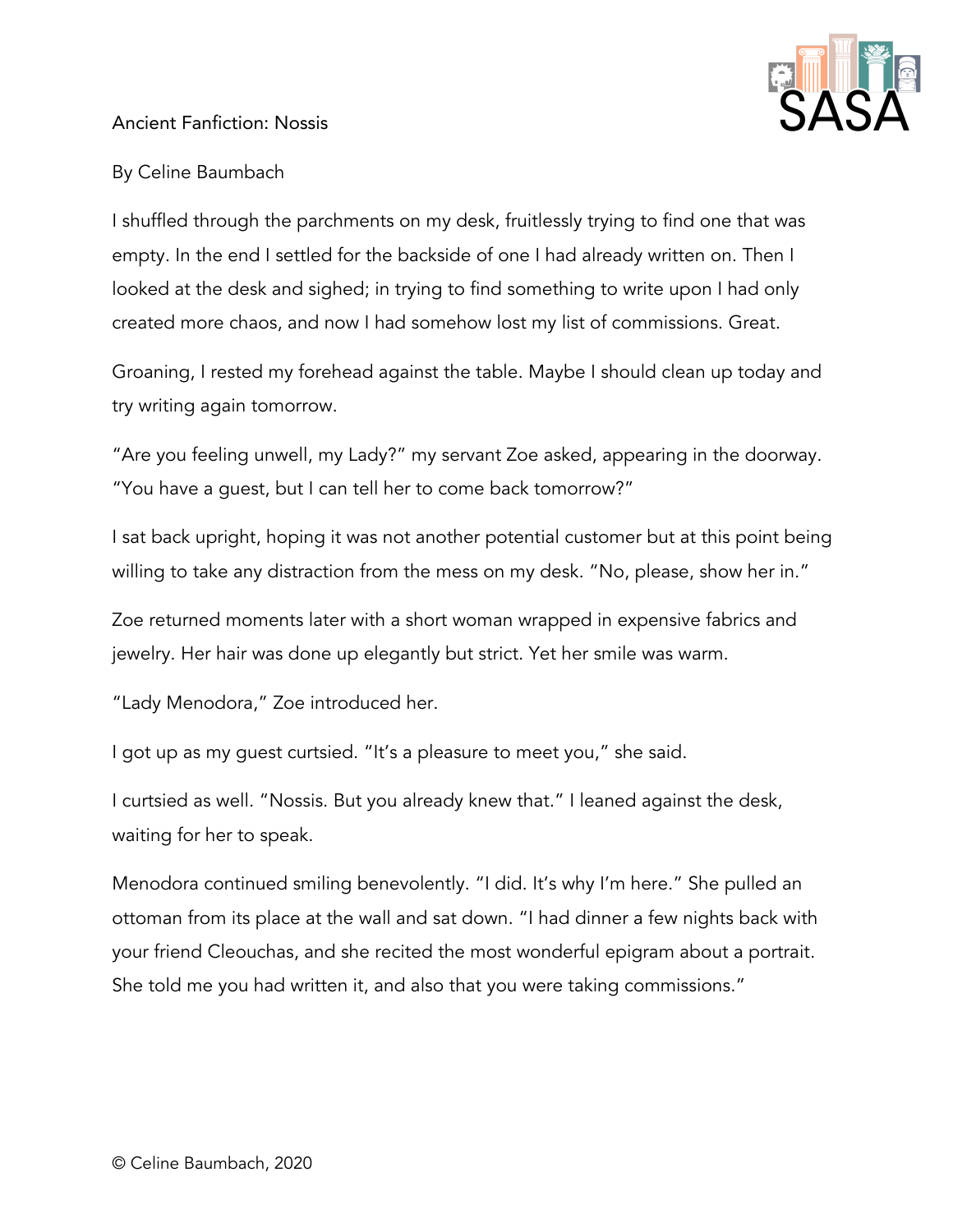

My own smile dropped. "That's true. But I'm afraid I have a somewhat long list  $\mathcal{S}\mathcal{A}$ commissions already, so I'll have to recommend you seek out some other poet in Locris. I think Akakios is still taking commissions?"

"I don't care if there's a long wait," Menodora said. "I'm sure some other writer would do a good job. But my request is a little complicated, which is why I want to commission you specifically."

I raised an eyebrow silently.

"My friend, Polyarchis, donated the statue of Aphrodite that was unveiled at the temple recently. Are you familiar?"

"It's beautiful."

"I agree." She smiled fondly. "The problem is that Polyarchis works as a courtesan. And while I don't doubt that some other poet would also accept my commission, I would prefer the epigram not to tear down Polyarchis for how she made the money with which she bought the statue being praised."

I nodded, understanding perfectly. I had read too many epigrams that did exactly what she had described, and I never understood them. What did it matter whether a woman bought a gift to the goddess with the money of the one man she had married or the many whom she had rented her body to? But it was always like this when a woman had property of her own. My own critics were neither as loud nor as harsh as those of courtesans, but I could empathize.

"I'll do it," I told Menodora. "But it will take more than two weeks at least."

She was still smiling. "Of course. Take as much time as you need."